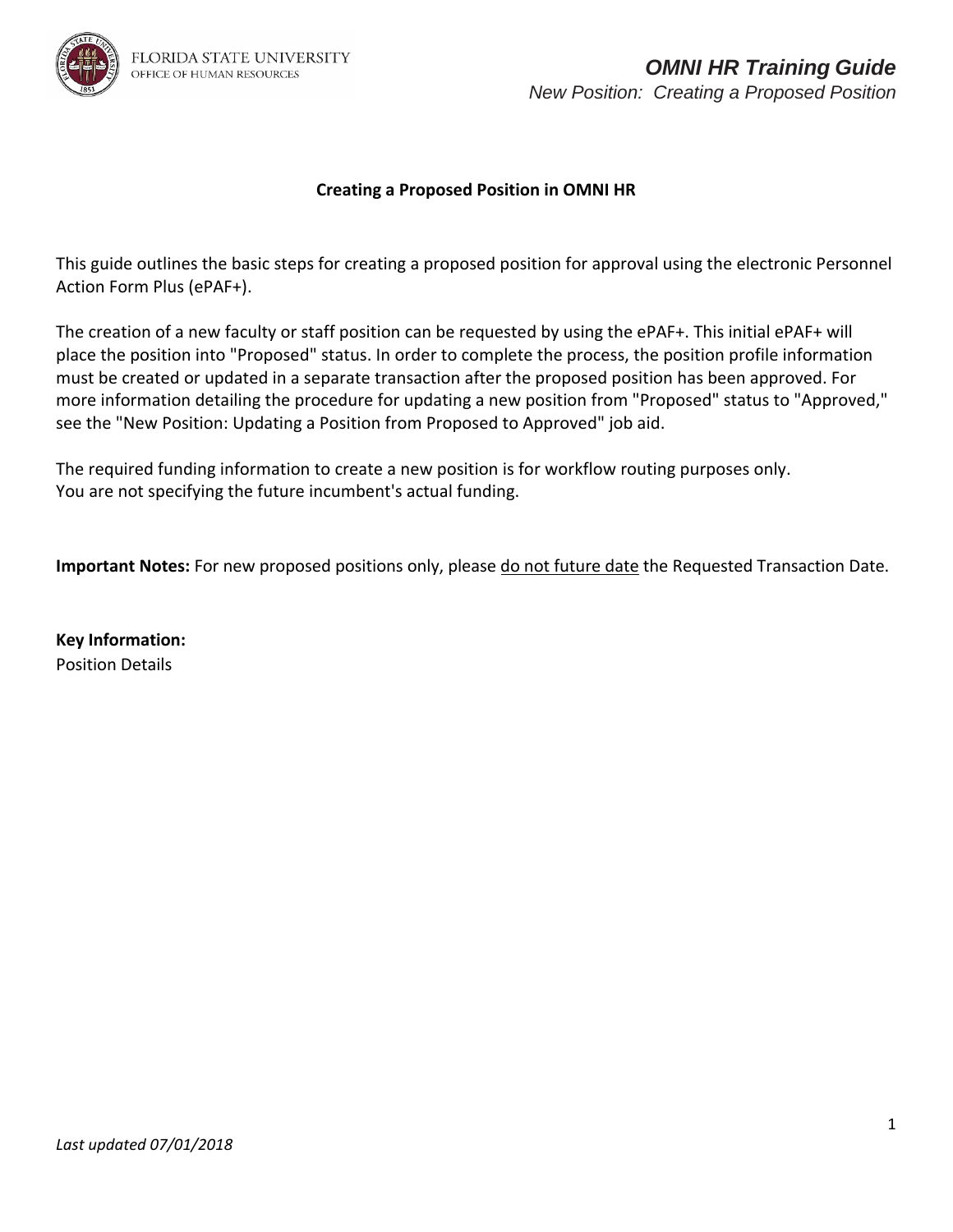

| <b>Step</b> | <b>Action</b>                                                                |
|-------------|------------------------------------------------------------------------------|
| 1.          | Go to https://my.fsu.edu and sign into OMNI HR with your FSUID and password. |
|             | Select Department Administration from the drop down menu, then click the     |
|             | <b>Employees and Positions tile.</b>                                         |
|             | (Alternate Navigation: NavBar > Main Menu > ePAF+ > Enter ePAF+ Transaction) |

|                                       | ▼ Department Administration      |              |                            |
|---------------------------------------|----------------------------------|--------------|----------------------------|
| <b>Attendance &amp; Leave</b>         | <b>Employees &amp; Positions</b> | <b>TACET</b> | <b>Faculty Contracts</b>   |
|                                       | $\mathbb{P}$<br><b>HR</b>        |              | ᆇ<br>$\Xi$                 |
| <b>Faculty Promotion &amp; Tenure</b> | <b>Recruiting</b>                | Payroll      | <b>Query &amp; Reports</b> |
|                                       | Δ.                               |              |                            |

| Step | <b>Action</b>                                         |
|------|-------------------------------------------------------|
| 2.   | Ensure you are on the Enter ePAF+ Transaction screen. |

| <b>&lt; Department Administration</b>        | <b>Employees and Positions</b>                                                                    | $\circledcirc$            |
|----------------------------------------------|---------------------------------------------------------------------------------------------------|---------------------------|
| <b>Enter ePAF+ Transactions</b>              | Enter ePAF+ Transaction                                                                           | Print   New Window   Help |
| View/Rework ePAF+                            | Select an HR Transaction search type. Enter any information you have and click the Search button. |                           |
| Approve ePAF+                                | <b>HR Transaction Search Type</b><br><sup>4</sup> Appointment/Filled Position                     |                           |
| Job Data                                     | O Update Vacant Position<br>O Add New Position                                                    | ↳                         |
| Department Budget Table                      | $\overline{a}$<br>Empl ID:                                                                        |                           |
| Current Team Profiles                        | <b>Last Name:</b><br><b>First Name:</b>                                                           |                           |
| Maintain Job Profiles                        | Q<br>Position:<br>a<br>Department:                                                                |                           |
| <b>Position Summary</b>                      | □ Terminate Appointment<br><b>Refine Search Results</b>                                           |                           |
| <b>Position History</b>                      | Direct Reports<br>Department Rep                                                                  |                           |
| <b>FSU Mass Appointments</b><br>$\checkmark$ | Clear<br>Search                                                                                   |                           |
|                                              |                                                                                                   |                           |
|                                              |                                                                                                   |                           |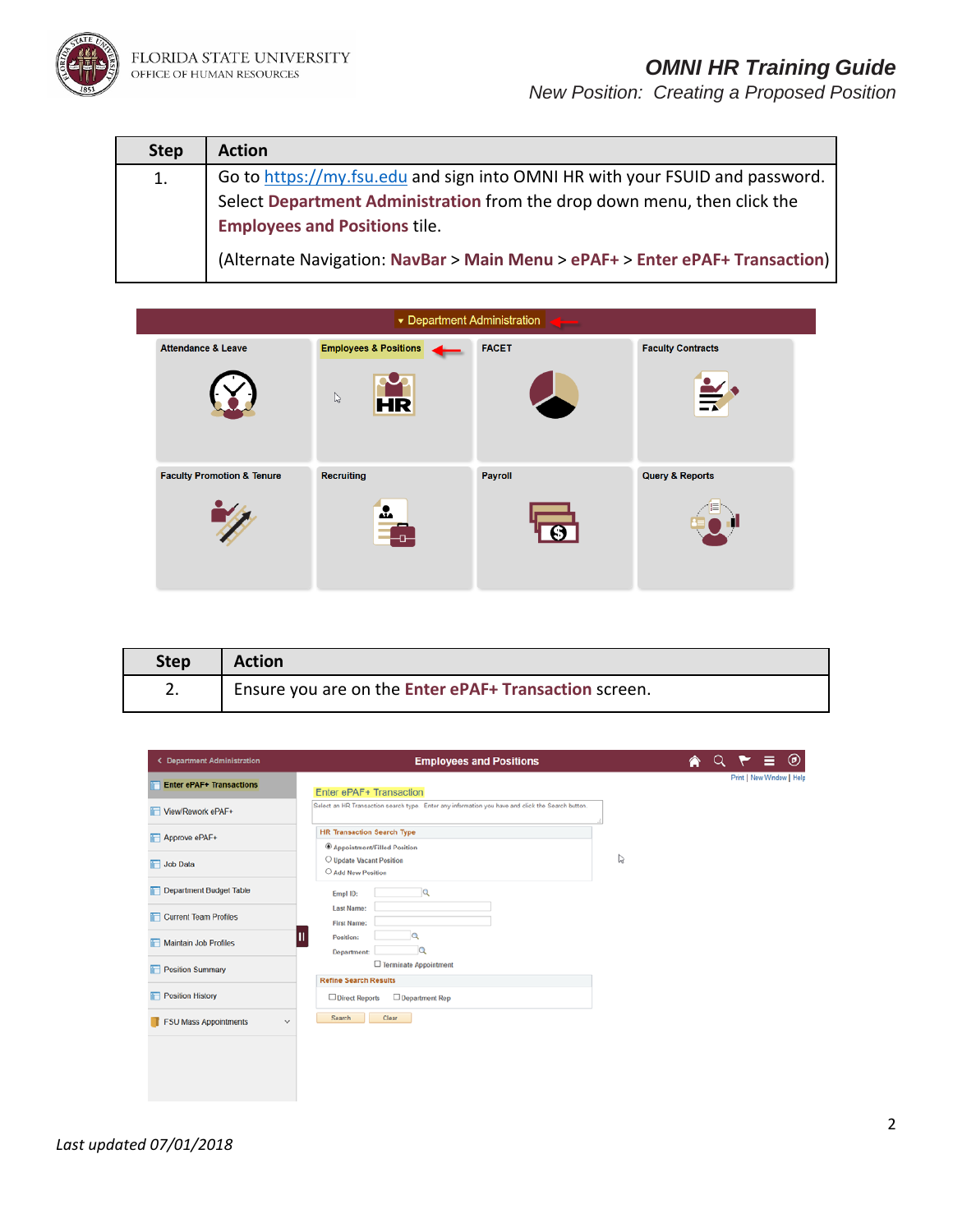

| <b>Step</b> | <b>Action</b>                                                                                                                                                  |
|-------------|----------------------------------------------------------------------------------------------------------------------------------------------------------------|
| 3.          | On the Enter ePAF+ Transaction page, select the Add New Position button.<br>Click Add, and when prompted select the Requested Transaction Date, and<br>Submit. |

| Enter ePAF+ Transaction                                                                           | Enter ePAF+ Transaction                                                                           |
|---------------------------------------------------------------------------------------------------|---------------------------------------------------------------------------------------------------|
| Select an HR Transaction search type. Enter any information you have and click the Search button. | Select an HR Transaction search type. Enter any information you have and click the Search button. |
| иĐ                                                                                                | Ш                                                                                                 |
| <b>HR Transaction Search Type</b>                                                                 | <b>HR Transaction Search Type</b>                                                                 |
| Appointment/Filled Position<br>O Update Vacant Position<br>Add New Position<br>$\mathbb{Q}$       | ○ Appointment/Filled Position<br>O Update Vacant Position<br>Add New Position                     |
| Empl ID:                                                                                          | Empl ID:                                                                                          |
| Last Name:                                                                                        | Last Name:                                                                                        |
| <b>First Name:</b>                                                                                | <b>First Name:</b>                                                                                |
| Position:                                                                                         | 00000000                                                                                          |
| Department:                                                                                       | Position:                                                                                         |
| Terminate Appointment                                                                             | Department:                                                                                       |
| <b>Refine Search Results</b>                                                                      | <b>Refine Search Results</b>                                                                      |
| Direct Reports                                                                                    | <b>Direct Reports</b>                                                                             |
| $\Box$ Department Rep                                                                             | <b>Department Rep</b>                                                                             |
| Search                                                                                            | Add                                                                                               |
| Clear                                                                                             | Clear                                                                                             |

## **Transaction Effective Date**

Enter transaction Effective Date. Current Information section will reflect data as of this date. The date may be changed prior to submission and while working in Draft mode, though changes will reset data previously entered into the form. The Effective Date cannot be changed if the ePAF+ is pushed back.

\*Requested Transaction Date: 06/22/2018 31

Submit

| <b>Step</b> | <b>Action</b>                                                               |
|-------------|-----------------------------------------------------------------------------|
| 4.          | <b>NOTE:</b> For new proposed positions only, please do not future date the |
|             | Requested Transaction Date.                                                 |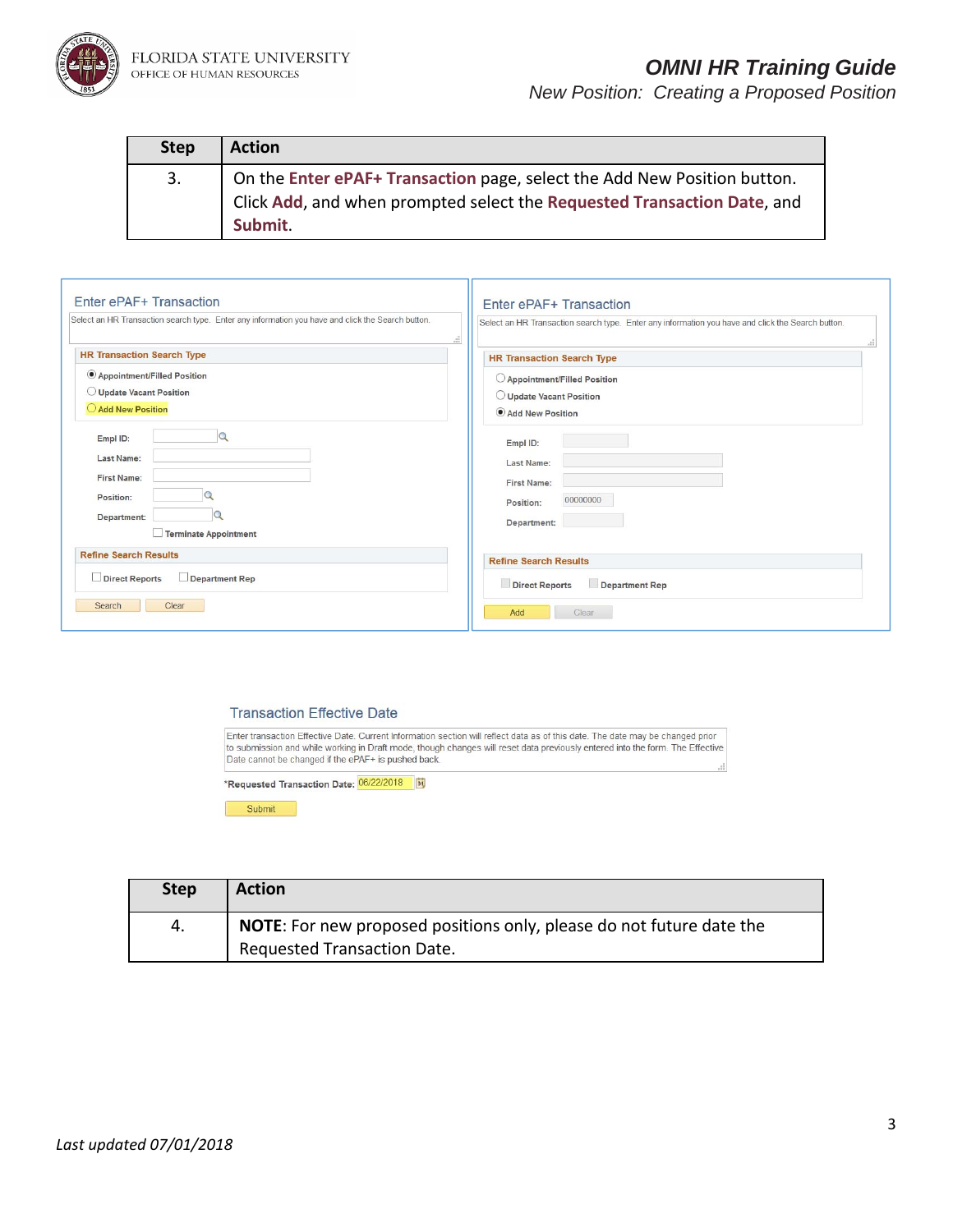

| <b>Step</b> | <b>Action</b>                                                                                                                                                     |
|-------------|-------------------------------------------------------------------------------------------------------------------------------------------------------------------|
| 5.          | <b>Entering the Position Information</b><br>Enter the Job Code number, or click the Look Up button to search for the job<br>code > tab out of the job code field. |

Headcount Status: Open

| *Requested Transaction Date: | 06/22/2018<br>$\mathbf{B}$ | P                            |
|------------------------------|----------------------------|------------------------------|
| <b>Position Data</b>         |                            |                              |
|                              | <b>Current Information</b> | <b>Proposed Changes</b>      |
| <b>Status</b>                |                            |                              |
| <b>Effective Status</b>      |                            | Active                       |
| <b>Position Status</b>       |                            |                              |
| <b>Job Code</b>              |                            |                              |
| * Job Code                   |                            | $\overline{Q}$               |
| <b>Salary Admin Pln</b>      |                            |                              |
| Pay Grade                    |                            |                              |
| <b>FLSA Status</b>           |                            |                              |
| <b>Union Code</b>            |                            |                              |
| <b>Academic Rank</b>         |                            |                              |
| * Working Title              |                            |                              |
| Position Specific - Job      |                            |                              |
| * Max Head Count             |                            | $\mathbf{1}$                 |
| $*$ FTE                      |                            |                              |
| * Standard Hours             |                            |                              |
|                              |                            |                              |
| * Shift                      |                            | Day/Standard<br>$\checkmark$ |
| <b>Full/Part Time</b>        |                            |                              |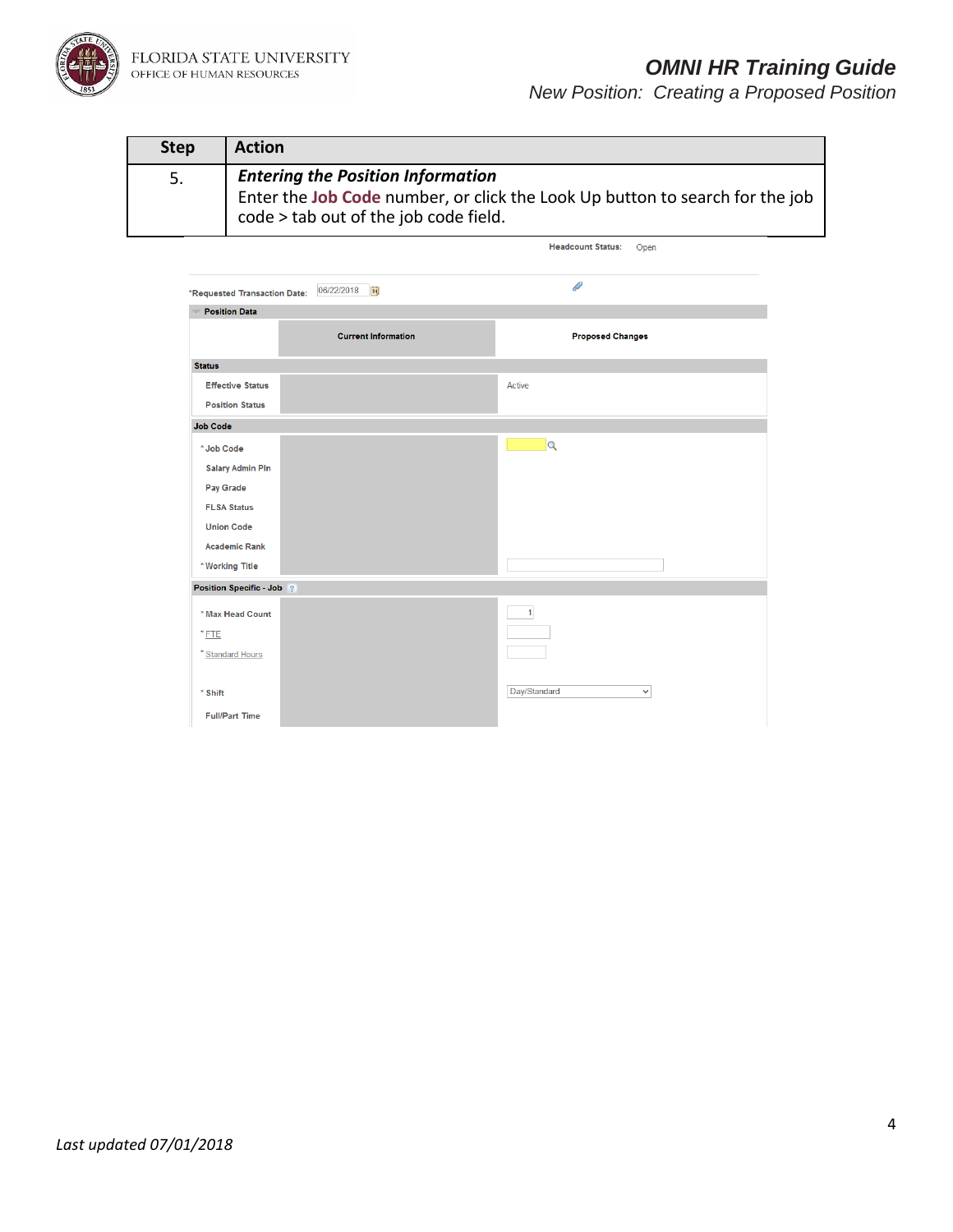

FLORIDA STATE UNIVERSITY<br>office of human resources

## *OMNI HR Training Guide*

*New Position: Creating a Proposed Position*

| <b>Step</b> | <b>Action</b>                                                                                                                                                       |
|-------------|---------------------------------------------------------------------------------------------------------------------------------------------------------------------|
| 6.          | NOTE: Once you tab out of the job code field, the default information<br>associated with the selected job code will automatically populate the Job<br>Code section. |

Headcount Status: Open

| *Requested Transaction Date: | 06/22/2018<br>$\overline{\mathbf{B}}$ | D                                            |
|------------------------------|---------------------------------------|----------------------------------------------|
| <b>Position Data</b>         |                                       |                                              |
|                              | <b>Current Information</b>            | <b>Proposed Changes</b>                      |
| <b>Status</b>                |                                       |                                              |
| <b>Effective Status</b>      |                                       | Active                                       |
| <b>Position Status</b>       |                                       | Proposed                                     |
| <b>Job Code</b>              |                                       |                                              |
| * Job Code                   |                                       | 0189<br>$\alpha$<br>Administrative Assistant |
| <b>Salary Admin Pln</b>      |                                       | Univ Support Personnel System<br>023         |
| Pay Grade                    |                                       | 003<br><b>USPS Band 3</b>                    |
| <b>FLSA Status</b>           |                                       | Nonexempt                                    |
| * Union Code                 |                                       | 31E Q<br>AFSCME-Admin and Clerical Unit      |
| * Academic Rank              |                                       | 099 Q<br>No Rank Assigned                    |
| * Working Title              |                                       | <b>Administrative Assistant</b>              |
| Position Specific - Job      |                                       |                                              |
| * Max Head Count             |                                       | 1                                            |
| $*$ FTE                      |                                       | 1.000000                                     |
| * Standard Hours             |                                       | 40.00                                        |
|                              |                                       | 40.00<br>1.000000                            |
| * Shift                      |                                       | Day/Standard<br>$\checkmark$                 |
| <b>Full/Part Time</b>        |                                       | Full-Time                                    |

| <b>Step</b> | <b>Action</b>                                                              |
|-------------|----------------------------------------------------------------------------|
|             | Enter the department number into the Department field or click the Look Up |
|             | button to search for the department.                                       |

| <b>Organizational Relationships</b> |                              |                              |
|-------------------------------------|------------------------------|------------------------------|
| *Department                         |                              |                              |
| * Location Code                     |                              |                              |
| <b>County</b>                       |                              |                              |
| * Reports To                        |                              |                              |
|                                     |                              |                              |
| <b>Specific Information</b>         |                              |                              |
|                                     | <b>Time Limited Funding</b>  | Time Limited Funding         |
|                                     | <b>Confidential Position</b> | <b>Confidential Position</b> |
|                                     | <b>Financial Disclosure</b>  | <b>Financial Disclosure</b>  |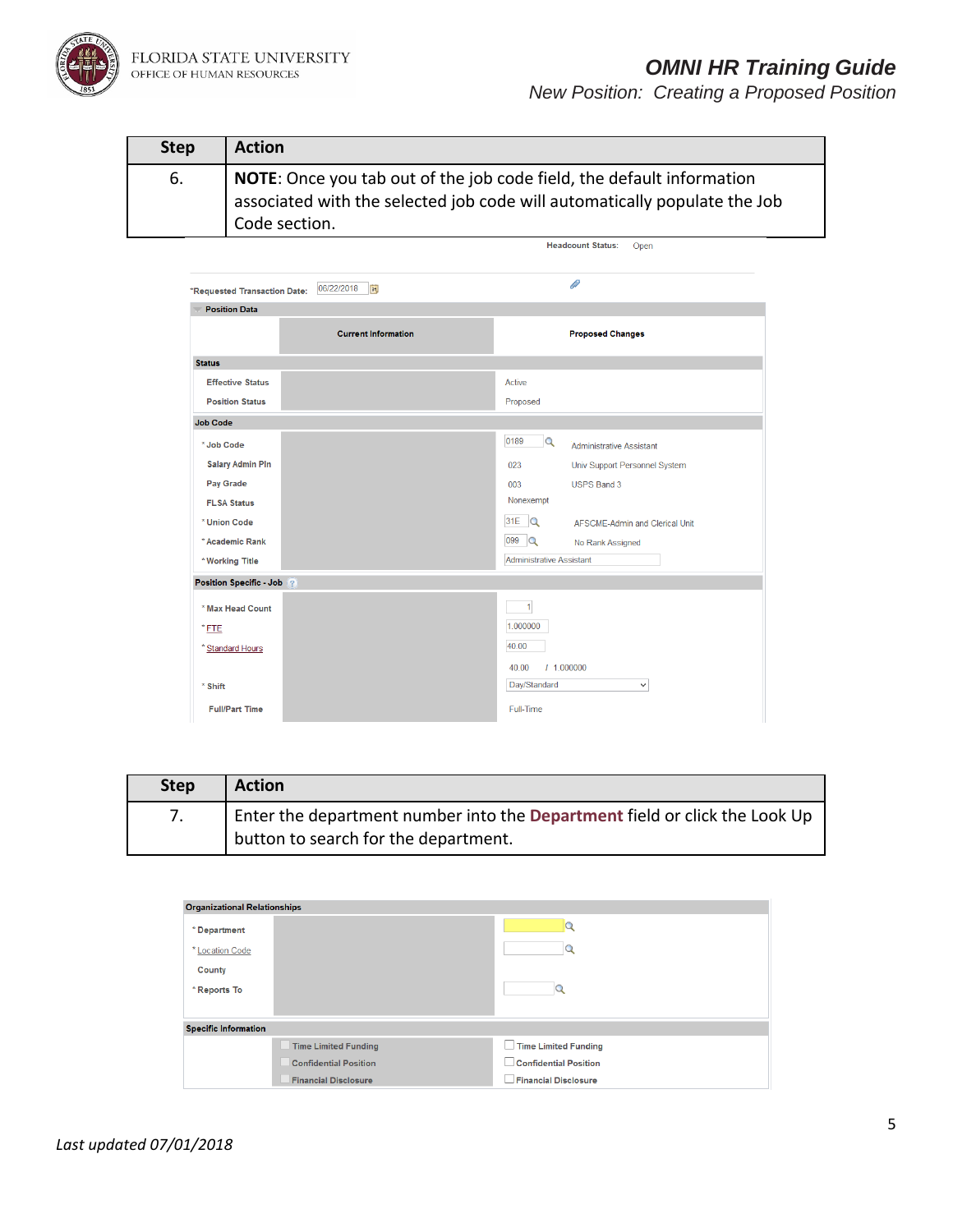

| <b>Step</b> | <b>Action</b>                                                                                                                                                                            |
|-------------|------------------------------------------------------------------------------------------------------------------------------------------------------------------------------------------|
| 8.          | NOTE: Once you tab out of the Department field, the Location field will<br>populate with the default location code for the department. You may change<br>the location code if necessary. |

| <b>Organizational Relationships</b> |                                                  |
|-------------------------------------|--------------------------------------------------|
| * Department                        | Human Resources<br>025000                        |
| * Location Code                     | 0223A6200<br>UNIVERSITY CENTER - BLDGA6200<br>Q. |
| County                              | Leon                                             |
| * Reports To                        |                                                  |

| <b>Step</b> | <b>Action</b>                                                                                                                                      |
|-------------|----------------------------------------------------------------------------------------------------------------------------------------------------|
| 9.          | Either type the supervisor's position number into the Reports To field or click<br>the Look Up to search for the supervisor, tab out of the field. |

| <b>Organizational Relationships</b> |                              |                                                        |
|-------------------------------------|------------------------------|--------------------------------------------------------|
| * Department                        |                              | 025000<br><b>Q</b> Human Resources                     |
| * Location Code                     |                              | 0223A6200<br>UNIVERSITY CENTER - BLDGA6200<br>$\alpha$ |
| County                              |                              | Leon                                                   |
| * Reports To                        |                              |                                                        |
|                                     |                              |                                                        |
| <b>Specific Information</b>         |                              |                                                        |
|                                     | <b>Time Limited Funding</b>  | <b>Time Limited Funding</b><br>$\mathbf{L}$            |
|                                     | <b>Confidential Position</b> | <b>Confidential Position</b>                           |
|                                     | <b>Financial Disclosure</b>  | <b>Financial Disclosure</b>                            |

| <b>Step</b> | <b>Action</b>                                                                                                                          |
|-------------|----------------------------------------------------------------------------------------------------------------------------------------|
| 10.         | NOTE: Once you tab out of the Reports To field, the supervisor field will<br>populate with the Working Title of the supervisor chosen. |

| Department      | 025000<br>Human Resources                       |
|-----------------|-------------------------------------------------|
| * Location Code | 0223A6200<br>UNIVERSITY CENTER - BLDGA6200<br>Q |
| County          | Leon                                            |
| "Reports To     | 00099999<br>Sr. Assoc Dir. E&RS/Comp Svcs       |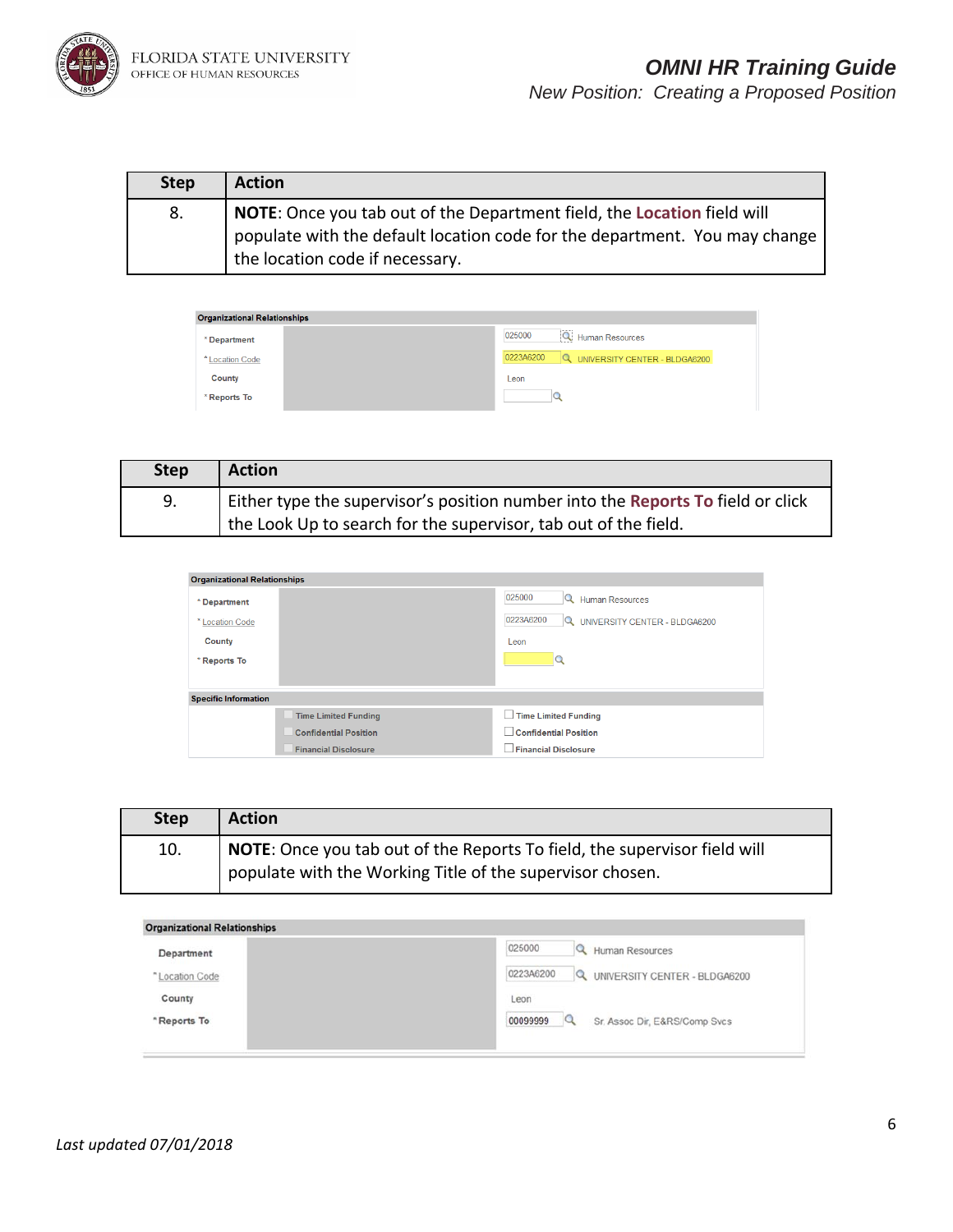

| <b>Step</b> | <b>Action</b>                                                                                                              |
|-------------|----------------------------------------------------------------------------------------------------------------------------|
| 11.         | Either type in the account code into the Account Code field or click the Look Up<br>button to search for the account code. |

|                                             |                    |                        | 0.000<br>Distrb % Ttl                   |
|---------------------------------------------|--------------------|------------------------|-----------------------------------------|
| <b>Budget Office - Default HR Acct Code</b> |                    | Personalize   Find   2 | First $\bigcirc$ 1 of 1 $\bigcirc$ Last |
| *Account Code                               | <b>Description</b> |                        | *Distrb %                               |
|                                             |                    |                        | ÷<br>$\overline{\phantom{0}}$           |

| <b>Step</b> | <b>Action</b>                                                                                                                                                                                 |
|-------------|-----------------------------------------------------------------------------------------------------------------------------------------------------------------------------------------------|
| 12.         | You may search for the account code using any of these fields. Entering the<br>department prefix in the Combination Code field will return all available<br>account codes for the department. |

| Look Up Account Code                |                                  |                                        |                     |       |                                                   |             |
|-------------------------------------|----------------------------------|----------------------------------------|---------------------|-------|---------------------------------------------------|-------------|
| Combination Code begins with        |                                  | $\vee$ 025                             |                     |       |                                                   |             |
|                                     | Description begins with $\vee$   |                                        |                     |       |                                                   |             |
|                                     | Account begins with $\vee$       |                                        |                     |       |                                                   |             |
|                                     | Department begins with           | $\checkmark$                           |                     |       |                                                   |             |
|                                     | Project/Grant begins with $\vee$ |                                        |                     |       |                                                   |             |
|                                     | Fund Code begins with $\vee$     |                                        |                     |       |                                                   |             |
| Look Up<br><b>Search Results</b>    | Clear                            | Cancel                                 | <b>Basic Lookup</b> |       |                                                   |             |
| View 100                            |                                  |                                        |                     | First | (4)<br>$1-4$ of $4$                               | <b>Last</b> |
| <b>Combination Code Description</b> |                                  |                                        |                     |       | <b>Account Department Project/Grant Fund Code</b> |             |
| 025000110S                          |                                  | HUMAN RES GEN REV SAL                  | 710000 025000       |       | (blank)                                           | 110         |
| 025001330S                          |                                  | HR OVHD AUX OVHD SAL                   | 710000 025001       |       | (blank)                                           | 330         |
| 025009320S                          |                                  | HR BACKGRO AUXILIARY SAL 710000 025009 |                     |       | (blank)                                           | 320         |
| 025011140S                          | Diversity GR CFWD SAL            |                                        | 710000 025011       |       | (blank)                                           | 140         |

| <b>Step</b> | <b>Action</b>                                                                              |
|-------------|--------------------------------------------------------------------------------------------|
| 13.         | Enter the percentage of distribution for the account code into the Distrb %<br>field.      |
|             | <b>NOTE:</b> If this position has multiple funding sources you may click the " $+$ " sign. |

|                                             |                        | Distrb % Ttl                            |        | 0.000 |    |
|---------------------------------------------|------------------------|-----------------------------------------|--------|-------|----|
| <b>Budget Office - Default HR Acct Code</b> | Personalize   Find   2 | First $\bigcirc$ 1 of 1 $\bigcirc$ Last |        |       |    |
| *Account Code                               | <b>Description</b>     | *Distrb %                               |        |       |    |
| 025000110S                                  | HUMAN RES GEN REV SAL  |                                         | 100.00 | $+$   | ı- |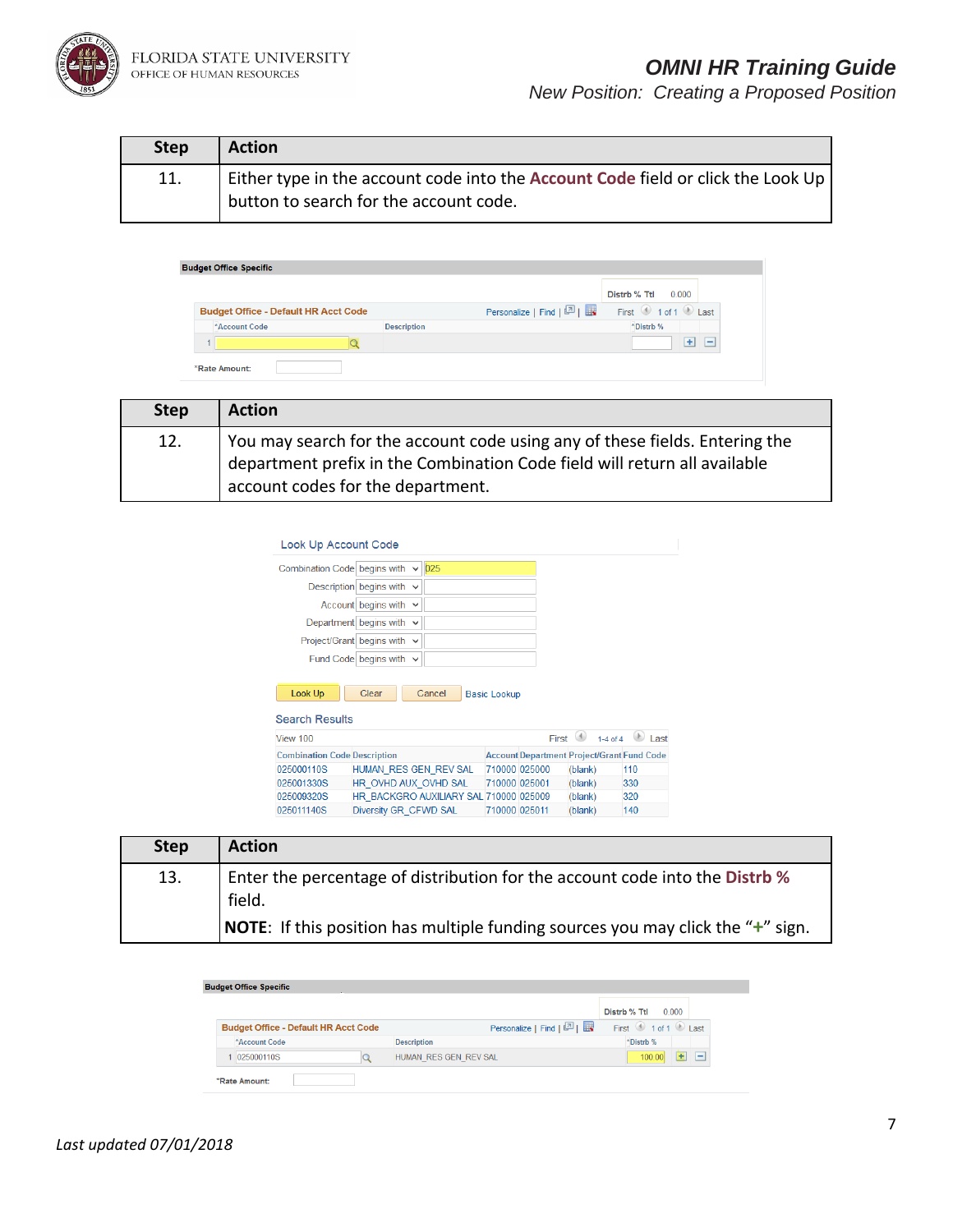

| <b>Step</b> | <b>Action</b>                                                 |
|-------------|---------------------------------------------------------------|
| 14.         | Enter the annual rate into the Rate Amount field and tab out. |

| <b>Budget Office - Default HR Acct Code</b> | Personalize   Find   2 | First $\bigcirc$ 1 of 1 $\bigcirc$ Last |
|---------------------------------------------|------------------------|-----------------------------------------|
| *Account Code                               | <b>Description</b>     | *Distrb %                               |
| 025000110S                                  | HUMAN RES GEN REV SAL  | 100,000<br>-                            |

| <b>Step</b> | Action                                                        |
|-------------|---------------------------------------------------------------|
| 15.         | Enter the appropriate VP Approver into the VP Approver field. |

| <b>Originator's Information</b>                           |                 |                      |  |
|-----------------------------------------------------------|-----------------|----------------------|--|
| Name Robert Renegade<br>Email ID RR07A @psinvalid.fsu.edu |                 | Telephone            |  |
| <b>Additional Approver (Required)</b>                     |                 |                      |  |
| *VP Approver                                              | <b>COSCEOLA</b> | <b>Chief Osceola</b> |  |
| <b>Pre-Manager Approver (Optional)</b>                    |                 |                      |  |
| <b>Pre-Manager Approver</b>                               |                 |                      |  |

| <b>Step</b> | <b>Action</b>                                                                                                                                                               |
|-------------|-----------------------------------------------------------------------------------------------------------------------------------------------------------------------------|
| 16.         | Comments are required by the originator. Any information an approver may<br>need to know prior to approving the ePAF+ should be entered in to the<br><b>Comments field.</b> |

|                 | ePAF+ Originator Comments                                                    |
|-----------------|------------------------------------------------------------------------------|
| <b>Comments</b> | *Originator Establishing a new Administrative Assistant position in HR.<br>÷ |
| Submit          | Return to Transaction Search / Action Page                                   |

| <b>Step</b> | <b>Action</b>            |
|-------------|--------------------------|
| 17.         | Click the Submit button. |